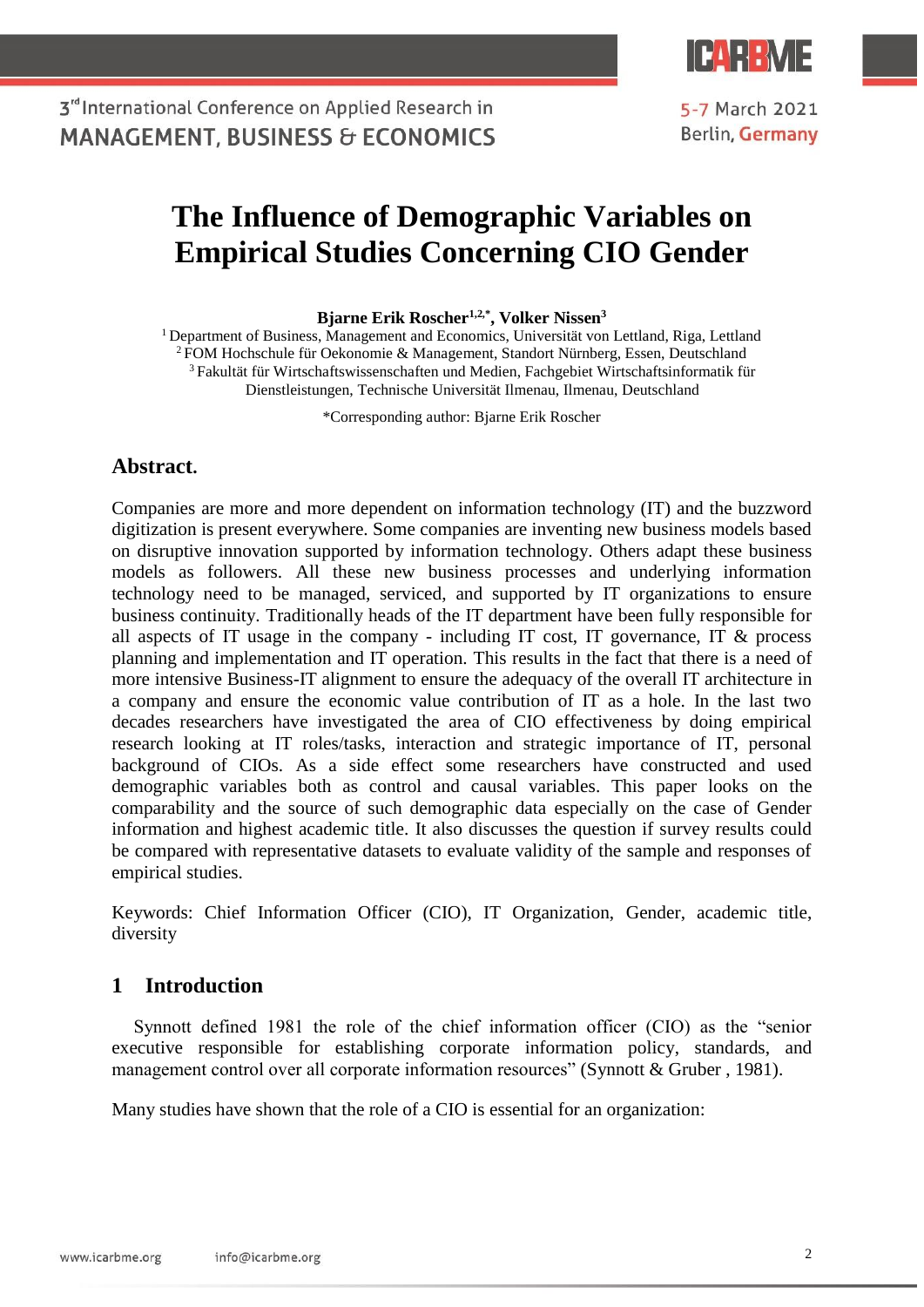

5-7 March 2021 Berlin, Germany

A CIO can positively influence the company performance not only by fostering the IT efficiency, which means lowering cost and by this increase the profit, yet increase the IT effectivity through improved IT use (Durst , 2007).

Measures to drive IT efficiency are introducing tailored internal IT management systems (Schweda & Schmidt , 2014) efficient IT service management [ITSM] frameworks (Marrone & Kolbe , 2011) and the right organizational setup (Hodgkinson , 1992). An efficient budgeting and controlling process which ensures that investments in technology deliver the planned results (Chan, Sabherwal & Thatcher , 2006) is essential. Measures to improve IT effectivity are supporting business processes with appropriate information technology (Tallon , 2014).

But ultimately a CIOs main task is to ensure "Business-IT-Alignment" (BITA). This results in strategic information technology initiatives driving business performance (Peppard , 2010).

Searching the Internet about the Keywords "CIO", "Chief Information Officer", "Gender", "Woman" and "Diversity" result in many findings under the headline "Smashing the Glass Ceiling"<sup>1</sup> . Several publications can be found regarding the share of women in CIO positions (Prabhakar et al. , 2018; Statista , 2018), about advantages of gender diversity in IT (Prabhakar et al. , 2018) and reasons why only a small share of women climb the IT career ladder to the highest possible position }(Fitzsimmons, Callan & Paulsen, 2014). Business Researchers like Harvey Nash & KPMG and Deloite conduct global surveys frequently. The respondents are CIO and participant numbers are usually high (N>3000). One aspect of these surveys is the share of women in CIO positions.

Also, Scientific research approaches Chief Information Officers. Yet the research scope usually is limited depending on the definition of the research object, the industry or the regional scope. Another issue for scientific researchers is the availability of contact data and addresses. Not to forget the limited interest of business executives to answer surveys for scientific researchers as the results usually are not published in media which is freely or easily accessible for CIOs. And even if the data is freely available it sometimes takes month or years until the results are published by Journals or in monographs. By then the interest regarding the results is vanished in the fast-running business world.

### **2 Research Question**

Are available data on CIO gender distribution - from scientific research, business research, company databases or statistics - a appropriate source for validating the representativeness of own survey based empirical research?

 $\overline{a}$ 

<sup>&</sup>lt;sup>1</sup> The metaphor "Glass Ceiling" describes the invisible barrier which prevent minorities from rising to the highest level of hierarchy. In this context it describes the need for female candidates to work towards the highest hierarchy in IT which is the CIO position.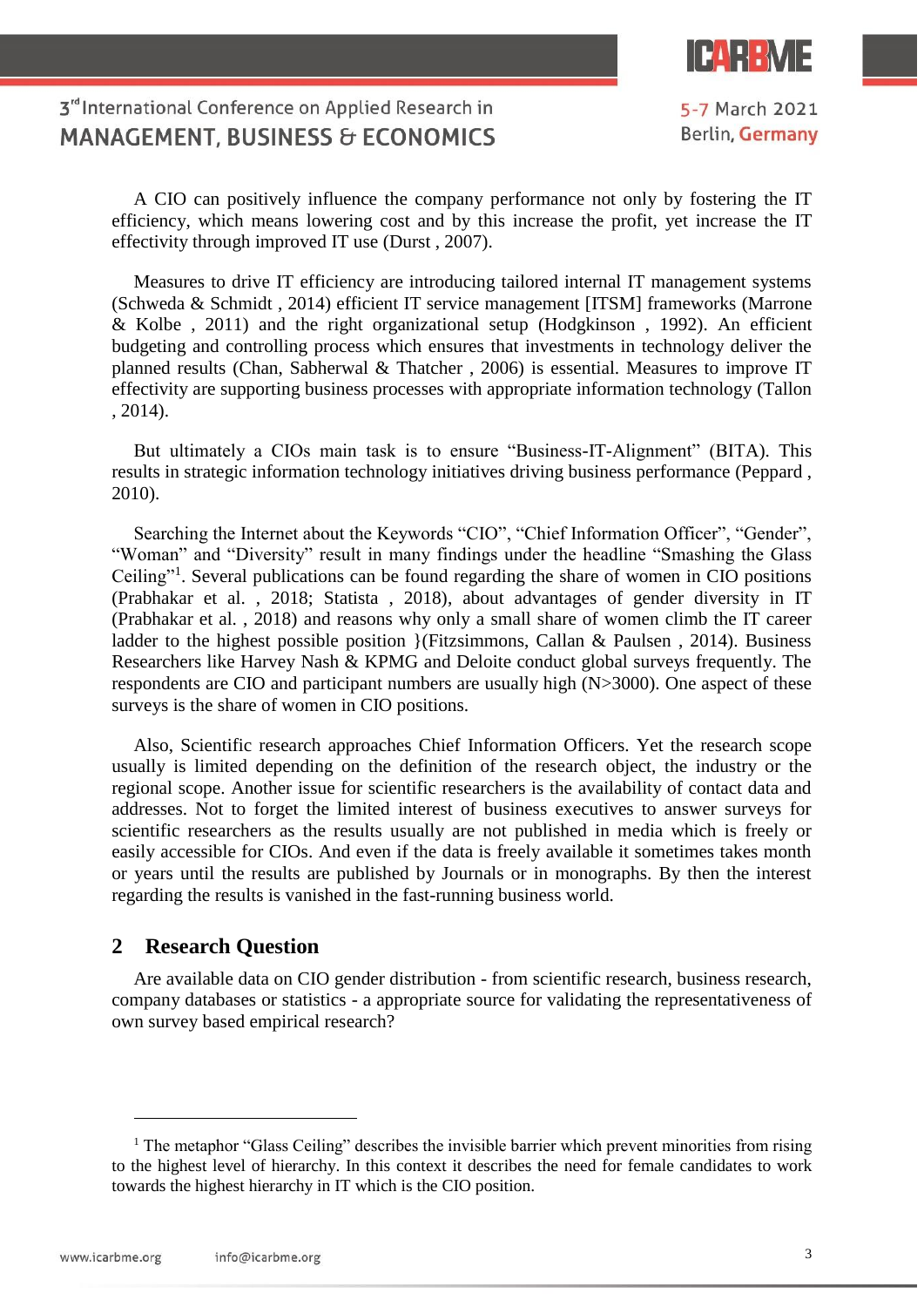

### **3.1 Methods**

The main Methods for this research have been literature review of scientific, business and internet sources and Database analysis.

### **3.1.1 Literature Review**

For scientific literature, Science Direct and Researchgate.net have been searched for the keywords "CIO", Chief Information Officer" and only empirical quantitative research has been selected with a focus on effectivity and efficiency. After analysing the references for further relevant research a total of  $n=11$  articles where identified. The Literature review<sup>2</sup> was done in line with the Prisma-P Method (Moher et al. , 2015). The identified articles have been analysed for variables indicating Gender, Age and education/degree. Table 1 shows the appearance of variables in the papers.

|                    |      | Sampling frame | Responses | Response rate | Usable responses | Gender | Age | Education/Degree |                                          |
|--------------------|------|----------------|-----------|---------------|------------------|--------|-----|------------------|------------------------------------------|
| <b>First Autor</b> | Year |                |           |               |                  |        |     |                  | Reference                                |
| Enns               | 2003 | 460            |           | 16%           | 75               | yes    | yes | yes              | (Enns, Huff & Golden,<br>2003)           |
| Schmaltz           | 2006 | 642            | 188       | 29%           | 185              | no     | no  | no               | (Smaltz, Sambamurthy<br>& Agarwal, 2006) |
| Li                 | 2006 |                |           |               |                  | no     | yes | yes              | (Li et al., 2006)                        |
| Chen               | 2007 | 3700           |           |               | pre-test         | no     | yes | yes              | (Chen & Preston, 2007)                   |
| Preston            | 2008 | 3763           | 451       | 12%           |                  | yes    | no  | yes              | (Preston, Chen &<br>Leidner, 2008)       |
| Sobol              | 2009 |                | 123       |               |                  | yes    | yes | yes              | (Sobol & Klein, 2009)                    |
| Cohen              | 2010 | 421            | 114       | 27%           | 111              | no     | no  | yes              | (COHEN & DENNIS,<br>2010)                |
| Chen               | 2011 |                | 218       | 23%           |                  | no     | no  | no               | (Chen & Wu, 2011)                        |
| Li                 | 2013 | 318            | 95        | 30%           |                  | no     | yes | yes              | (Li & Tan, 2013)                         |
| Ding               | 2014 | 2136           | 412       | 19%           |                  | no     | yes | yes              | (Ding, Li & George,<br>2014)             |
| Pare               | 2020 |                |           |               | 72               | no     | no  | no               | (Paré, Guillemette &<br>Raymond, 2020)   |

*Table 1: Overview of literature review regarding response rate of identified articles and inclusion of variables.*

 $\overline{a}$ 

 $2$  Own Paper "TWO DECADES OF CIO EFFECTIVENESS RESEARCH IN THE LIGHT OF THE PRINCIPAL-AGENT-THEORY: SUGGESTIONS FOR FUTURE RESEARCH" is accepted for presentation at the 13th international scientific conference "New Challenges in Economic an Business Development 2021 (May 2021), Riga, Latvia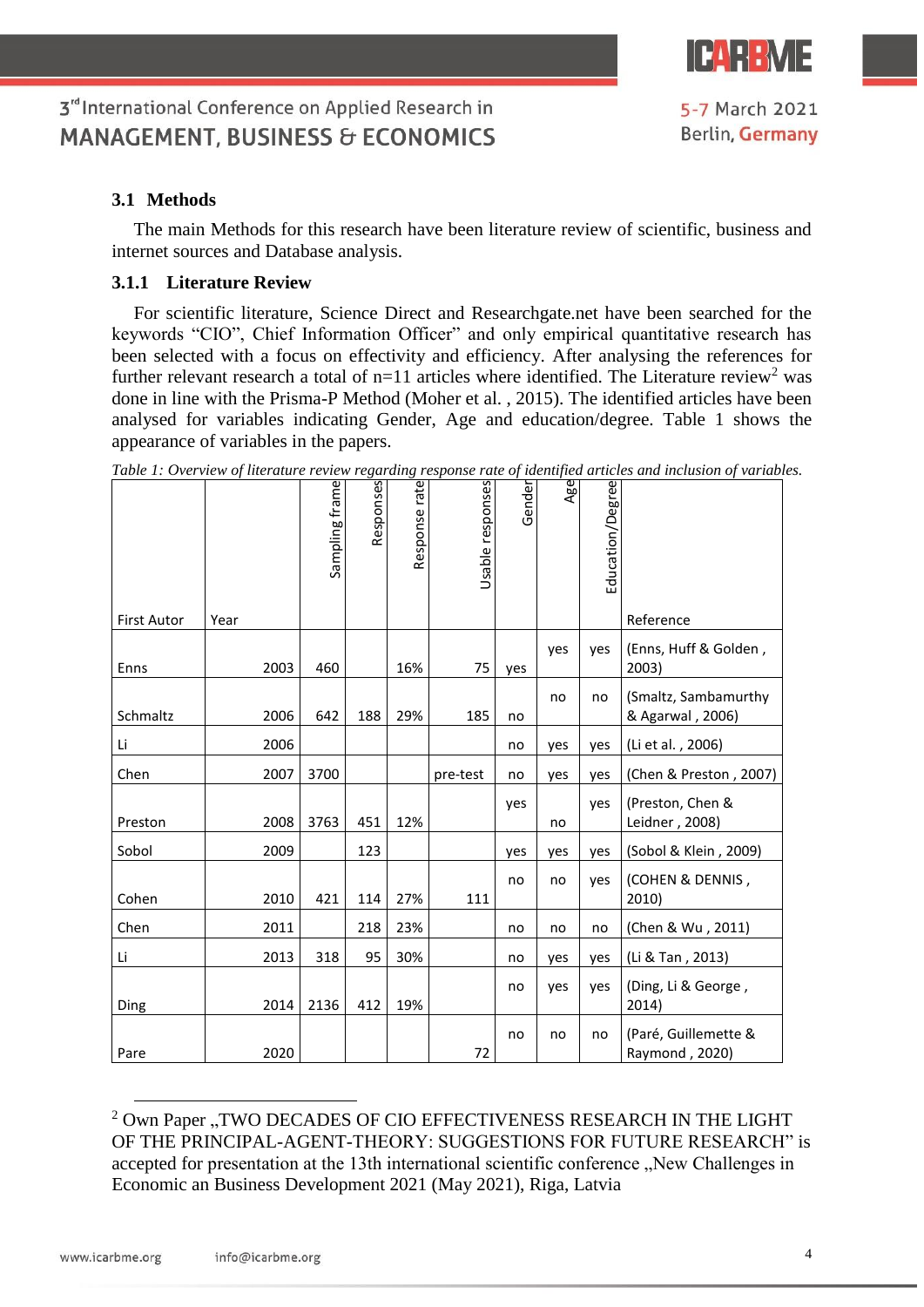

*Source: Own results of literature review*

The additional information in Table 1 like Sampling frame, Responses, Response rate and usable responses have been extracted from the research as they have been available.

For Business Research two Consulting companies, which frequently publish CIO Survey results, have been chosen: Harvey Nash in cooperation with KPMG and Deloite.

Their reports have been analysed for information about female CIOs.

### **3.1.2 Database analysis**

Besides literature and internet-based information, a second method was used to generate alternative numbers for Germany. The company Bisnode maintains the former "Hoppenstedt Firmendatenbank". This database consists of information about German companies with financial numbers, addresses and names of  $1<sup>st</sup>$  and  $2<sup>nd</sup>$  level managers. For this research, a selection of companies with the criteria of  $>125$  Mio $\epsilon/a$  turnover was acquired (Table 2).

*Table 2: Data of population and sample for database analysis*

| <b>Population</b><br>(Companies >125 Mio. € Turnover per year in Germany) | 7471 |        |  |  |
|---------------------------------------------------------------------------|------|--------|--|--|
| Companies with available CIO Name                                         | 3021 | 40.44% |  |  |

*Source: Own results of data analysis*

The data was analysed with pivot tables to get valid information about Gender and doctoral degree in relation to industry and regional location.

### **3.2 Results and Discussion**

The data collected through literature review are shown in Figure 1:

#### **3.2.1 Literature Review results on CIO Gender development**

The data collected through literature review are shown in Figure 1:

*Figure 1: Share of female CIOs from different data sources period 1995-2020* 

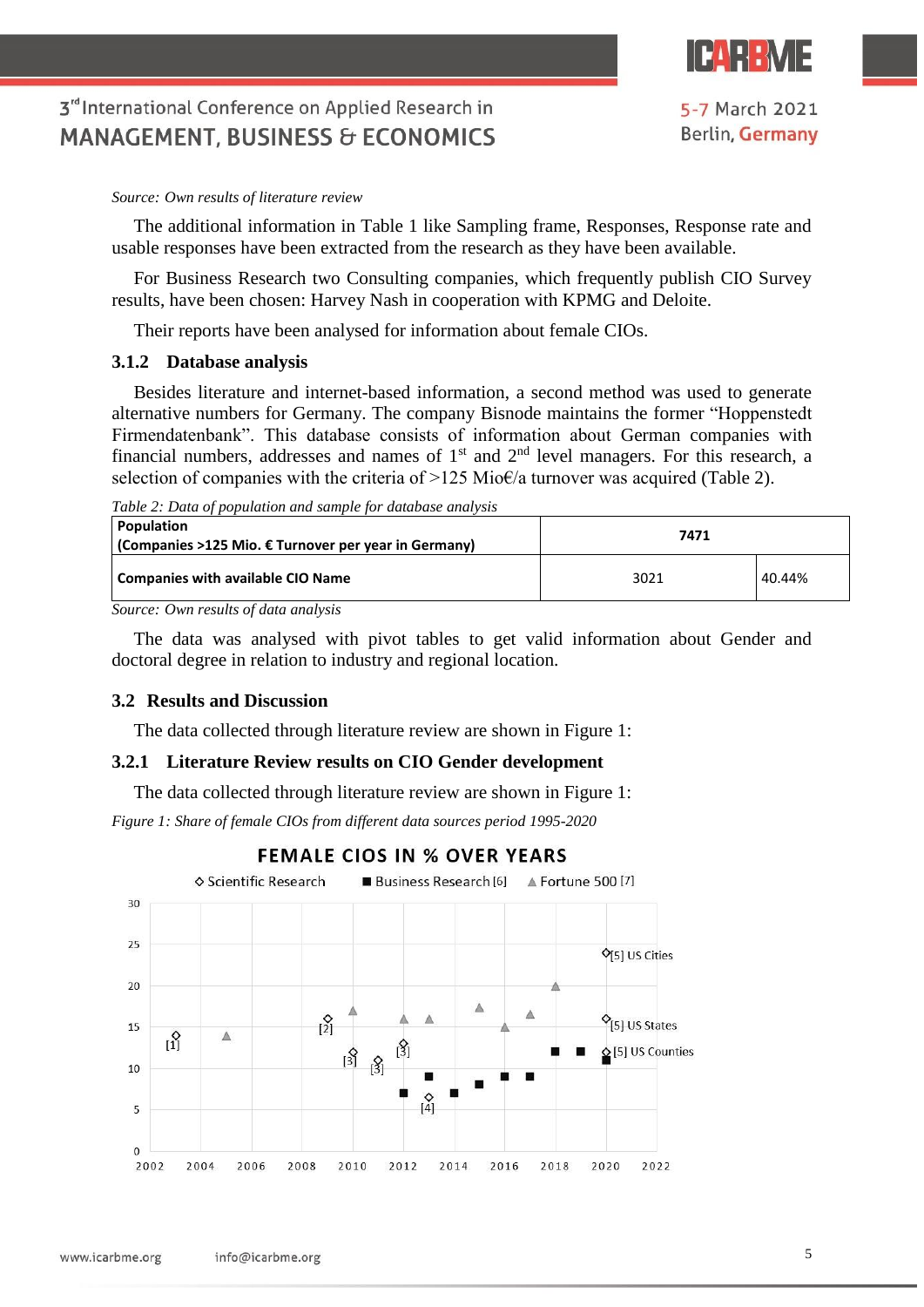

5-7 March 2021 Berlin, Germany

## 3<sup>rd</sup> International Conference on Applied Research in **MANAGEMENT, BUSINESS & ECONOMICS**

Data extracted from following sources: *[number in chart] region/area, (published by):* [1] US, (Enns, Huff & Golden , 2003); [2] US, (Sobol & Klein , 2009); [3] US/academic, (van Ness , 2017); [4] Germany, (Termer , 2015); [5] US/State, (Martineau , 2020); [6] Global, 2012-2015: (Harvey Nash and KPMG International , 2015), 2016, 2017: (Harvey Nash / KPMG , 2017), 2018: (Harvey Nash / KPMG , 2018), 2019: (Harvey Nash / KPMG , 2019), 2020: (White & Bates , 2020); [7] US, (Statista , 2018) *Source: Own results of data analysis*

As visible in the chart the share of female CIOs within one year can vary from study to study in a very wide range. The reason for this is the scope of these surveys (e.g. size of the company, region of the survey, industry/government, method of defining the population etc.) and very importantly the response behavior of the participants. As no central repository of CIOs is available the problem of wide variations within one year will most likely remain.

Therefore, all these surveys with limited statistical significance on the gender distribution might therefor not be the right choice to determine if an own survey-based dataset is representative in terms of gender distribution.

#### **3.2.2 Other approaches and sources to gain reliable data**

Due to the limitations of using survey based public available data or statistics for comparison with own datasets, a different approach would be obtaining viable data of CIOs from other organizations. One approach would be to ask interest groups, professional associations or online networks like cio.com for data. Yet, as all these organizations rely on voluntary membership associated with cost and/or journalistic research the data will be far from complete and reliable.

#### **3.2.3 Company databases as source for reliable data**

In the current data driven economy companies which collect, structure and sell company and consumer information are important for a variety of business functions within a company like market research and direct marketing. The quality of this data is usually appropriate, as these companies earn their money with the information.

The following approach relies on such a dataset which contains information about the company, address, turnover and most importantly  $1<sup>st</sup>$  and  $2<sup>nd</sup>$  line managers and their functions.

The dataset described in 2.1.2 contains information about CIO Name, CIO Gender, CIO Dr. Title and the kind of management position (top or middle management) and if available further responsibilities within the company.

This data was analyzed in two dimensions:

1<sup>st</sup> regarding the share of female CIOs in different industries (Table 4)

 $2<sup>nd</sup>$  regarding the share of female CIOs in different German federal states (Table 5).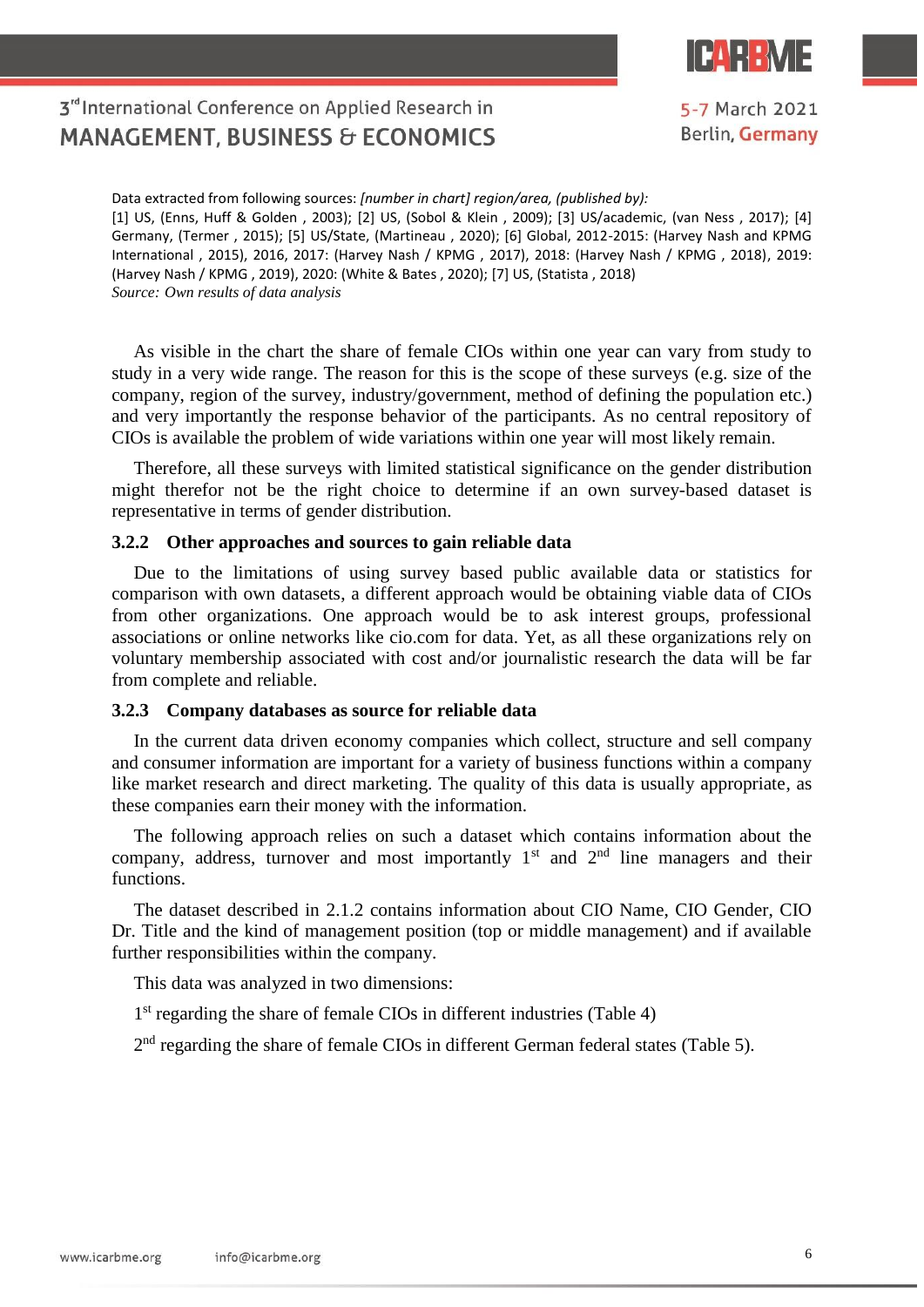

5-7 March 2021 **Berlin, Germany** 

## 3rd International Conference on Applied Research in **MANAGEMENT, BUSINESS & ECONOMICS**

|                 | Very high         | High                    | Medium                | Low                       | Zero                 |
|-----------------|-------------------|-------------------------|-----------------------|---------------------------|----------------------|
| Share of female |                   |                         |                       |                           |                      |
| ICIOs           |                   | 50%-25%24.9%-10%        | 9.9%-5%               | 4.9%-0.1%                 | 0%                   |
| in industries   |                   | 6                       | 14                    | 15                        | 33                   |
| Number of       |                   |                         |                       |                           |                      |
| Companies       | 19                | 91                      | 894                   | 1804                      | 213                  |
| lIndustries:    | -education        | -publishing             | -construction         | -health services          | remaining industries |
|                 | -public transport | -telecomunication       | -oil and petrol       | -metal processing         |                      |
|                 |                   | -textile and accessoies | -furniture            | -holding & investment     |                      |
|                 |                   | -lether                 | -electricity and gas  | -whole sale consumer      |                      |
|                 |                   | -air transport          | supply                | goods                     |                      |
|                 |                   | -agriculture (animal)   | -commercial services  | -paper and pulp           |                      |
|                 |                   |                         | -real estate          | -whole sale investment    |                      |
|                 |                   |                         | -leasure & recreation | goods                     |                      |
|                 |                   |                         | -technical &          | -metalware                |                      |
|                 |                   |                         | management servcies   | -car dealers              |                      |
|                 |                   |                         | -chemicals            | -electric & electronic    |                      |
|                 |                   |                         | -transport            | devices                   |                      |
|                 |                   |                         | -food & beverage      | -transport facilities     |                      |
|                 |                   |                         |                       | -mechanical engineering   |                      |
|                 |                   |                         |                       | & computer                |                      |
|                 |                   |                         |                       | test instruments          |                      |
|                 |                   |                         |                       | -banks                    |                      |
|                 |                   |                         |                       | -stone, glas and concrete |                      |
|                 |                   |                         |                       | -rubber & plastics        |                      |

*Table 4: Share of female CIOs in different industries.*

#### *Source: Own calculations*

|                        | Ranking:             | Ranking:            |           |            |
|------------------------|----------------------|---------------------|-----------|------------|
|                        | <b>Federal State</b> | number of companies |           |            |
|                        | gross domestic       | with >125Mio.€      | Companies | Female CIO |
| <b>Federal State</b>   | product              | turnover            | $(N=)$    | $\ln \%$   |
| Nordrhein-Westfahlen   | 1                    | 1                   | 743       | 4.7        |
| Bayern                 | 2                    | 3                   | 518       | 4.8        |
| Baden-Würtemberg       | 3                    | $\overline{2}$      | 539       | 5.4        |
| Niedersachsen          | 4                    | 5                   | 260       | 3.8        |
| Hessen                 | 5                    | 4                   | 312       | 3.8        |
| <b>Berlin</b>          | 6                    | 9                   | 77        | 5.2        |
| Rheinland-Pfalz        | $\overline{7}$       | $\overline{7}$      | 105       | 1.0        |
| Sachsen                | 8                    | 10                  | 57        | 10.5       |
| Hamburg                | 9                    | 6                   | 160       | 6.9        |
| Schleswig-Holstein     | 10                   | 8                   | 83        | 0.0        |
| Brandenburg            | 11                   | 12                  | 32        | 6.3        |
| Thüringen              | 12                   | 15                  | 18        | 11.1       |
| Sachsen-Anhalt         | 13                   | 13                  | 32        | 3.1        |
| Mecklenburg-Vorpommern | 14                   | 16                  | 16        | 6.3        |
| Saarland               | 15                   | 14                  | 30        | 3.3        |
| <b>Bremen</b>          | 16                   | 11                  | 39        | 5.1        |
|                        |                      |                     |           |            |
| Sum                    |                      |                     | 3021      |            |

*Table 5: Share of female CIOs in German federal states*

*Source: Own calculations based on Hoppenstedt Firmendatenbank delivery from January 2021 (gross domestic ranking based on published data from 2019 Statista , 2019)*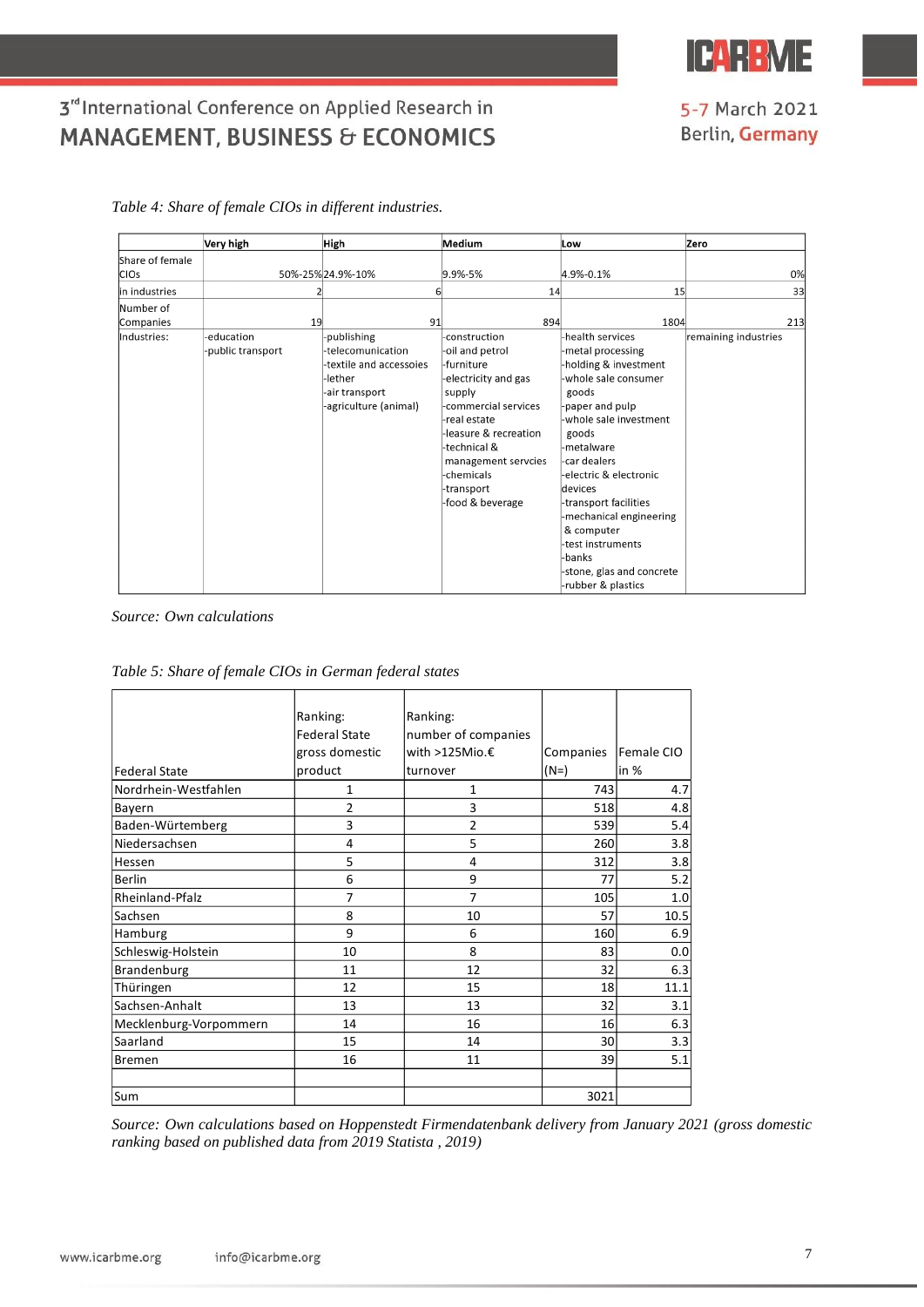

5-7 March 2021 Berlin, Germany

## 3<sup>rd</sup> International Conference on Applied Research in **MANAGEMENT, BUSINESS & ECONOMICS**

The presented analysis of company databases is as diverse as the data extracted from scientific research and business surveys. The result of the share of female CIOs is highly dependent from the dimensions of analysis like regional location or industry branch affiliation of the companies. The finding that the highest share of female CIOs are - except for one case (Hamburg 6.9%) - found in former eastern Germany (11.1% Thüringen, 10.5% Sachsen, 6.3% Brandenburg and 6.3 % Mecklenburg-Vorpommern). This shows that cultural differences resulting from former political systems might have long term impacts on gender demography.

#### **3.2.4 Comparison of survey and database results**

Volker Nissen and Frank Termer from the Technical University of Ilmenau showed 2013 in a internal, not published research Report (Termer & Nissen , 2013) for the University, that the share of female CIOs is highly divers in different branches. The research based on the same address database from Bisnode and selection criteria was the same.

After further investigation of the results from Nissen and Termer (Nissen & Termer , 2014) a major deviation was found which does not allow direct comparison of the results. The reason for this is that the Bisnode database classifies companies according to the wellestablished SIC Code<sup>3</sup> (Standard Industrial Classification). Surveys from scholars (like the mentioned one from Nissen and Termer) often use other industry classification systematics which reflect industries which are important for a specific reason. One example for such a specialty is the "Automotive industry" category. Trying to match this category with the SIC Codes would require extracting certain companies from the Division D "Manufacturing" (SIC Codes 20-39). As the Bisnode database only uses the 2-digit code, a automated extraction of Automotive companies is not possible and therefore not part of this research.

Figure 2 shows the results from the analysis side-by-side for the distribution of companies in industries and the share of female CIOs in the industries in percent. I. is based on the survey results from Nissen and Termer and II. on the analysis of the 2021 Bisnode database extraction.

 $\overline{a}$ 

<sup>&</sup>lt;sup>3</sup> The SIC Code (Standard Industrial Classification) was first established in 1937 and it is still in use by U.S. government departments and agencies. siccode.com Industry classification experts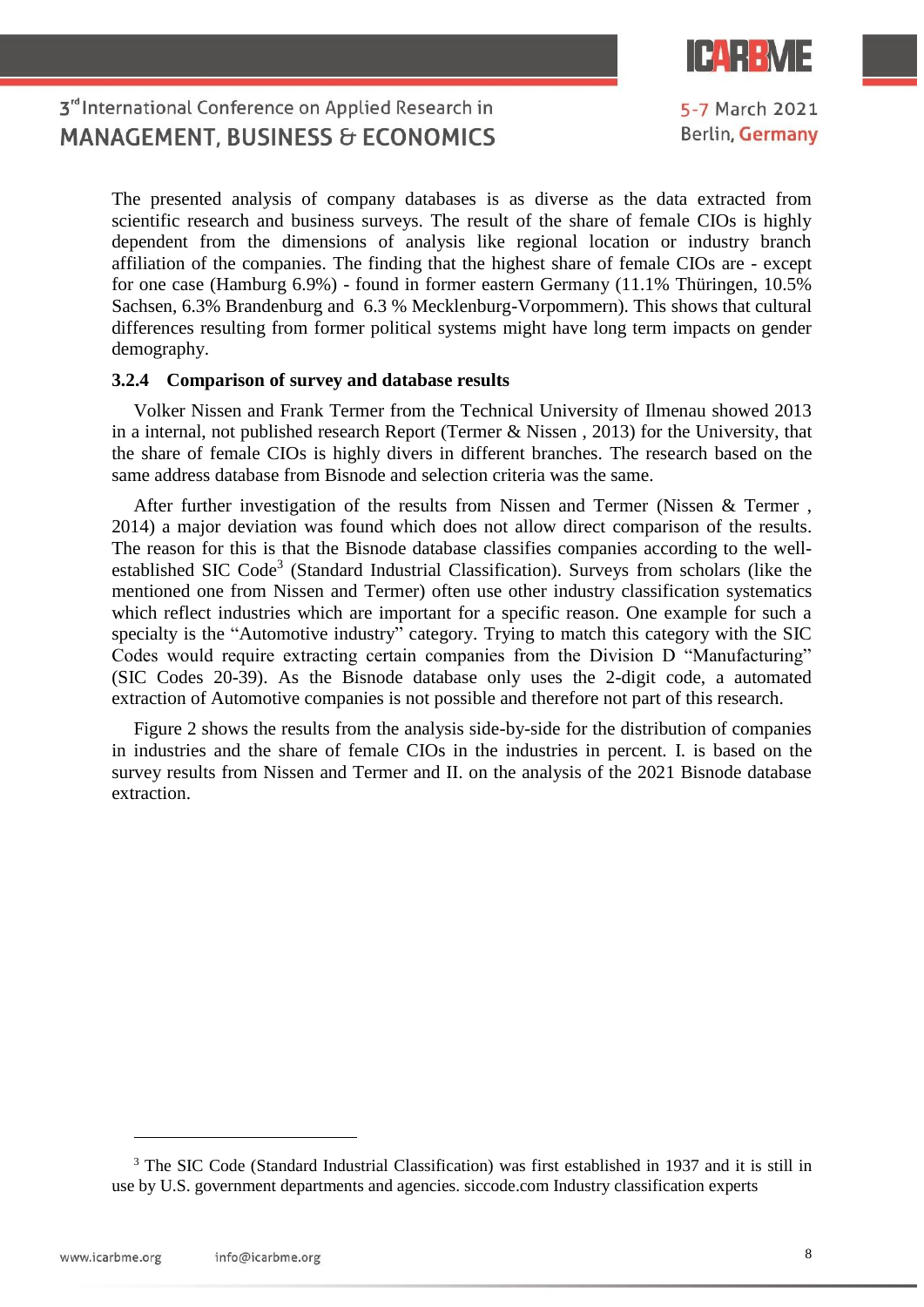

### 5-7 March 2021 Berlin, Germany

*Figure 2: Comparison of results from survey 2013 (n=216) and company database extract (n=3016) from 2021. Charts on companies per industry and share of female CIO in percent for both datasets.*



*Source: Own calculations based on unpublished data from the Technical University of Ilmenau (Termer & Nissen , 2013) and new analysis on an extract of the Bisnode Firmendatenbank (Companies with >125 Mio € Turnover)*

This methodological work shows that demographic data might vary depending on the dimensions of analysis, which are limited by the research object and the chosen population. It has a great influence on the comparability with other data sources. Great deviations can be observed within one year (see figure 1 depending on the regional scope or the selection of companies). The next factors are sample size and response rate. While the response rate compared with the overall population for survey data is sometimes quite small (overall population (n=6602), used responses (n=216) = 3.27% in the case of Nissen/Termer (Nissen & Termer , 2014)) the "response rate" for the used company database is, with 40.44%, quite high as all complete datasets could be used for the calculations - See Table 2.

For this reason, researchers, which intend to test if their survey data is a representative sample in terms of a specific demographic variable, should thoroughly think and decide about the public available data which they want to compare their own data with to ensure statistic valid conclusions.

### **References**

Chan, Y.E, Sabherwal, R. & Thatcher, J.B , 2006. Antecedents and outcomes of strategic IS alignment. An empirical investigation, IEEE Transactions on Engineering Management, vol. 53, no. 1, pp. 27–47.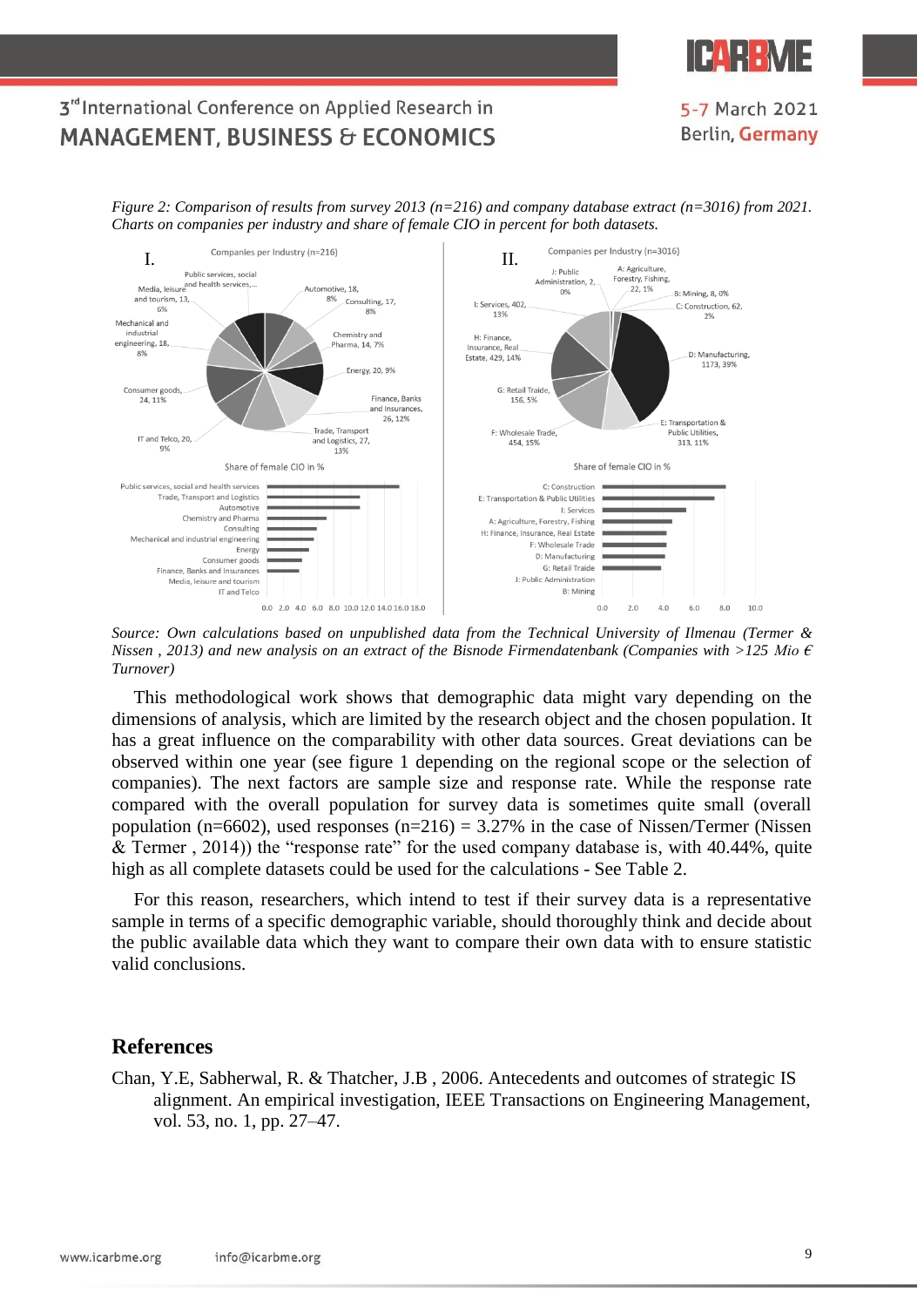

- Chen, D. & Preston, D. , 2007. Understanding CIO Role Effectiveness. The Antecedents and Consequents. 2007 40th Annual Hawaii International Conference on System Sciences (HICSS'07), IEEE, 237a-237a.
- Chen, Y.-C. & Wu, J.-H. , 2011. IT management capability and its impact on the performance of a CIO, Information & Management, vol. 48, 4-5, pp. 145–156.
- COHEN, J. & DENNIS, C.M , 2010. Chief information officers:. an empirical study of competence, organisational positioning and implications for performance, South African Journal of Economic and Management Sciences,, vol. 13, no. 2, pp. 203–221.
- Ding, F., Li, D. & George, J.F , 2014. Investigating the effects of IS strategic leadership on organizational benefits from the perspective of CIO strategic roles, Information & Management, vol. 51, no. 7, pp. 865–879.
- Durst, M. , 2007, Wertorientiertes Management von IT-Architekturen, Teubner.
- Enns, H.G, Huff, S.L & Golden, B.R , 2003. CIO influence behaviors. The impact of technical background, Information & Management, vol. 40, no. 5, pp. 467–485.
- Fitzsimmons, T.W, Callan, V.J & Paulsen, N. , 2014. Gender disparity in the C-suite. Do male and female CEOs differ in how they reached the top?, The Leadership Quarterly, vol. 25, no. 2, pp. 245–266.
- Harvey Nash / KPMG, 2017. CIO Survey 2017 Infographic: Key findings. Available from: https://advisory.kpmg.us/articles/2017/cio-survey-harvey-nash-2017.html [04 February 2021].
- Harvey Nash / KPMG, 2018. CIO Survey 2018 Infographic. Available from: https://advisory.kpmg.us/articles/2018/cio-survey-2018-executive-summary.html [04 February 2021].
- Harvey Nash / KPMG, 2019. CIO Survey 2019 Infographic . Available from: https://home.kpmg/content/dam/kpmg/xx/pdf/2019/06/harvey-nash-cio-surveyinfographic.pdf [04 February 2021].
- Harvey Nash and KPMG International, 2015. CIO Survey 2015 Full Report. Available from: https://assets.kpmg/content/kpmg/2016/harvey-nash-cio-survey-2015.pdf [04 February 2021].
- Hodgkinson, S.L , 1992. IT structures for the 1990s: organisation of IT functions in large companies.
- A survey., Information & Management, vol. 22, no. 3, 161-175.
- Li, Y. & Tan, C.-H. , 2013. Matching business strategy and CIO characteristics. The impact on organizational performance, Journal of Business Research, vol. 66, no. 2, pp. 248– 259.
- Li, Y., Tan, C.-H., Teo, H.-H. & Tan, B.C.Y. , 2006. Innovative usage of information technology in Singapore organizations. Do CIO characteristics make a difference?, IEEE Transactions on Engineering Management, vol. 53, no. 2, pp. 177–190.
- Marrone, M. & Kolbe, L.M , 2011. Impact of IT Service Management Frameworks on the IT Organization, Business & Information Systems Engineering, vol. 3, no. 1, pp. 5–18.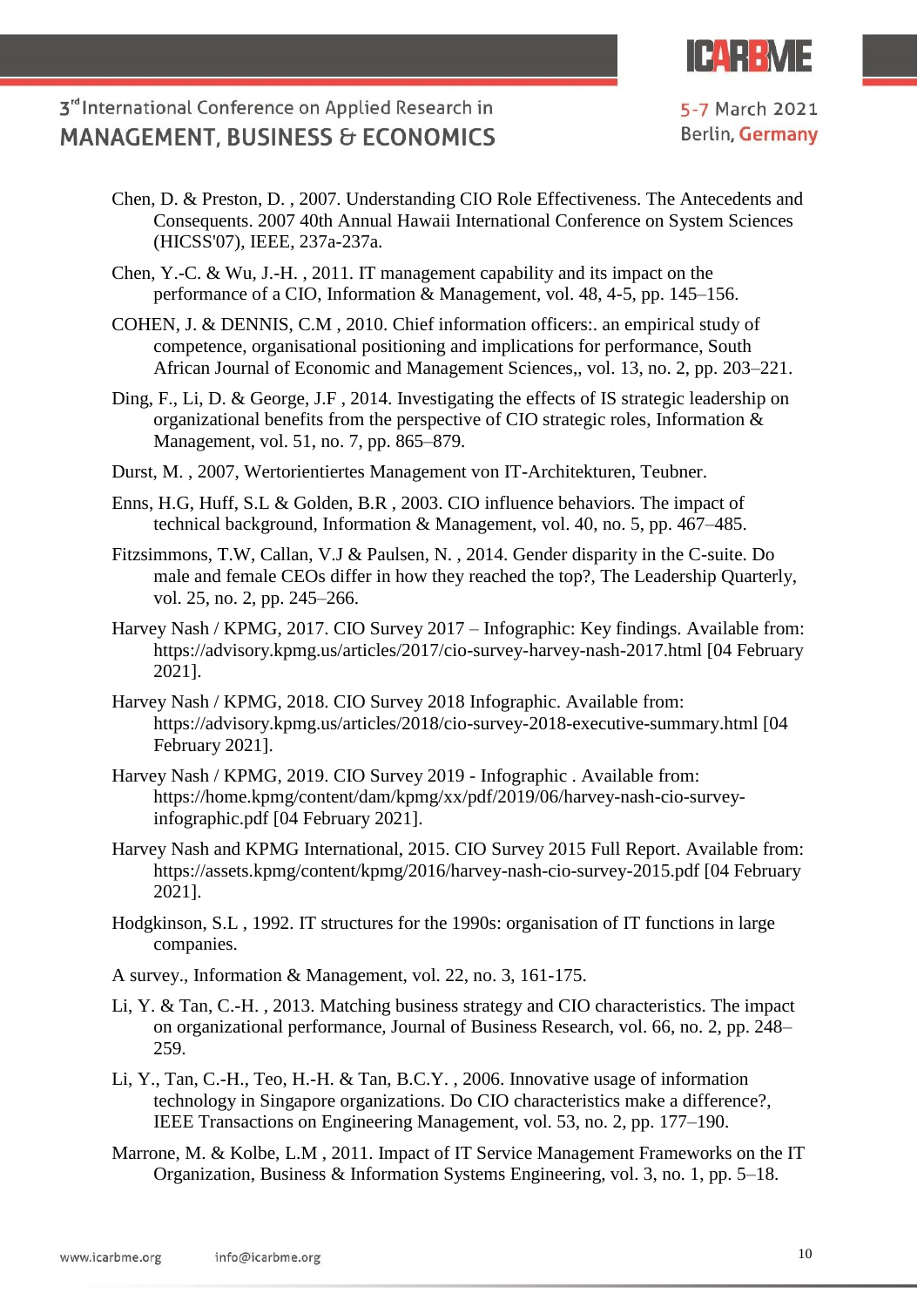

- Martineau, P , 2020, Gov Tech's Gender Gap: Getting More Women in Government IT. Available from: https://www.govtech.com/people/Gov-Techs-Gender-Gap-Getting-More-Women-in-Government-IT.html [08 February 2021].
- Moher, D., Shamseer, L., Clarke, M., Ghersi, D., Liberati, A., Petticrew, M., Shekelle, P. & Stewart, L.A , 2015. Preferred reporting items for systematic review and meta-analysis protocols (PRISMA-P) 2015 statement, Systematic reviews, vol. 4, p. 1.
- Nissen, V. & Termer, F., 2013, Eine Bestandsaufnahme zum IT-Management in Deutschland. Ergebnisse einer Befragung unter CIOs, Arbeitsbericht Nr. 2013-03, August 2013, Technische Universität Ilmenau, Fakultät für Wirtschaftswissenschaften, Institut für Wirtschaftsinformatik.
- Nissen, V. & Termer, F. , 2014. Business IT-Alignment Ergebnisse einer Befragung von IT-Führungskräften in Deutschland, HMD Praxis der Wirtschaftsinformatik, vol. 51, no. 5, pp. 549–560.
- Paré, G., Guillemette, M.G & Raymond, L. , 2020. IT centrality, IT management model, and contribution of the IT function to organizational performance. A study in Canadian hospitals, Information & Management, vol. 57, no. 3, p. 103198.
- Peppard, J. , 2010. Unlocking the Performance of the Chief Information Officer (CIO), California Management Review, vol. 52, no. 4, pp. 73–99.
- Prabhakar, K., Lamar, K., Shaikh, A. & Brown, C. , 2018, Smashing IT'sglass ceiling. Perspectives from leadingwomen CIOs, Deloite.
- Preston, D.S, Chen, D. & Leidner, D.E , 2008. Examining the Antecedents and Consequences of CIO Strategic Decision-Making Authority. An Empirical Study\*, Decision Sciences, vol. 39, no. 4, pp. 605–642.
- Schweda, C.M & Schmidt, W. , 2014. Leichtgewichtiges, unternehmensspezifisches IT-Management, HMD - Praxis der Wirtschaftsinformatik, vol. 51, no. 5, pp. 606–615.
- siccode.com Industry classification experts, History of SIC Codes. Available from: https://siccode.com/page/history-of-sic-codes [08 February 2021].
- Smaltz, D.H, Sambamurthy, V. & Agarwal, R. , 2006. The antecedents of CIO role effectiveness in Organizations. An empirical study in the healthcare sector, IEEE Transactions on Engineering Management, vol. 53, no. 2, pp. 207–222.
- Sobol, M.G & Klein, G. , 2009. Relation of CIO background, IT infrastructure, and economic performance, Information & Management, vol. 46, no. 5, pp. 271–278.
- Statista , 2018, Percentage of female Chief Information Officers in Fortune 500 companies from 1995 to 2018. Available from: https://www.statista.com/statistics/311958/fortune-500-female-cio/ [04 February 2021].
- Statista , 2019, Bruttoinlandsprodukt (BIP) in Deutschland nach Bundesländern im Jahr 2019. Available from:

https://de.statista.com/statistik/daten/studie/36889/umfrage/bruttoinlandsprodukt-nachbundeslaendern/ [04 February 2021].